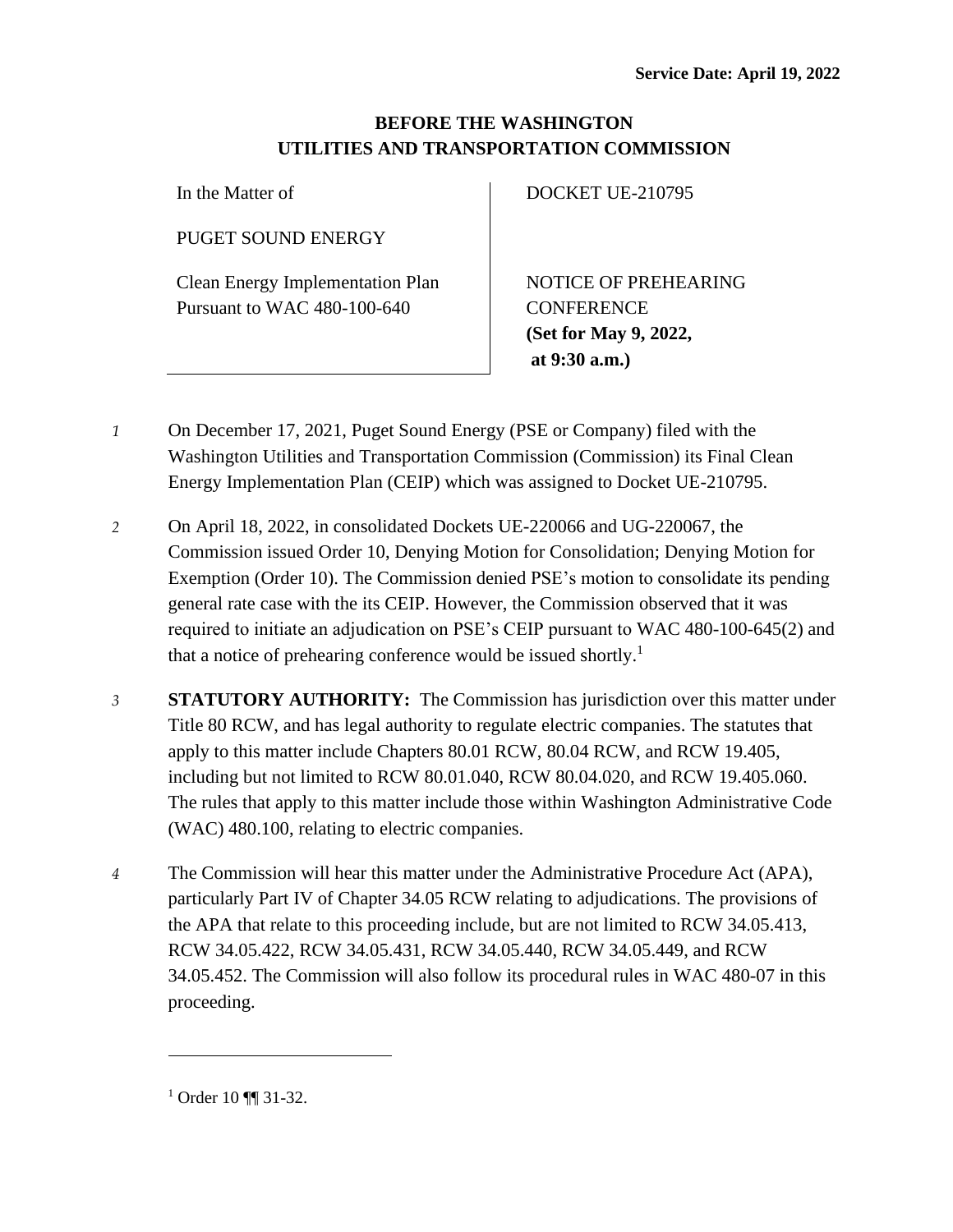- *5* **THE COMMISSION GIVES NOTICE That it will hold a virtual prehearing conference in this matter at 1:30 p.m. on May 9, 2022. To participate by phone, call (253) 215-8782 and enter the Meeting ID: 874 8168 2323# and the Passcode: 735090#. To participate via Zoom, please use the following link: [click here to join](https://utc-wa-gov.zoom.us/j/87481682323?pwd=ZUo1aDJXUHY0bmNKVkpHT0dtRGtTdz09)  [meeting.](https://utc-wa-gov.zoom.us/j/87481682323?pwd=ZUo1aDJXUHY0bmNKVkpHT0dtRGtTdz09)**
- *6* The purpose of the prehearing conference is to consider requests for intervention, resolve scheduling matters including establishing dates for distributing evidence, to identify the issues in the proceeding, and determine other matters to assist the Commission in resolving the matter, as listed in WAC 480-07-430.
- *7* **INTERVENTION:** Persons who wish to intervene should file a petition to intervene in writing at least three business days before the date of the prehearing conference. *See* WAC 480-07-355(a). The Commission will consider oral petitions to intervene during the conference, but strongly prefers written petitions to intervene. Party representatives must file a notice of appearance with the Commission no later than the business day before the conference. *See* WAC 480-07-345(2). Any party or witness in need of an interpreter or other assistance should fill out the form attached to this Notice and return it to the Commission. The Commission will set the time and place for any evidentiary hearings at the prehearing conference, on the record of a later conference or hearing session, or by later written notice.
- *8* **THE COMMISSION GIVES NOTICE That any party who fails to attend or participate in the prehearing conference set by this Notice, or any other stage of this proceeding, may be held in default under RCW 34.05.440 and WAC 480-07-450.**
- *9* The names and mailing addresses of all known parties and their known representatives are as follows:

Company: Puget Sound Energy Jon Piliaris P.O. Box 97034 PSE-08N Bellevue, WA 98009-9734 [jon.piliaris@pse.com](mailto:jon.piliaris@pse.com)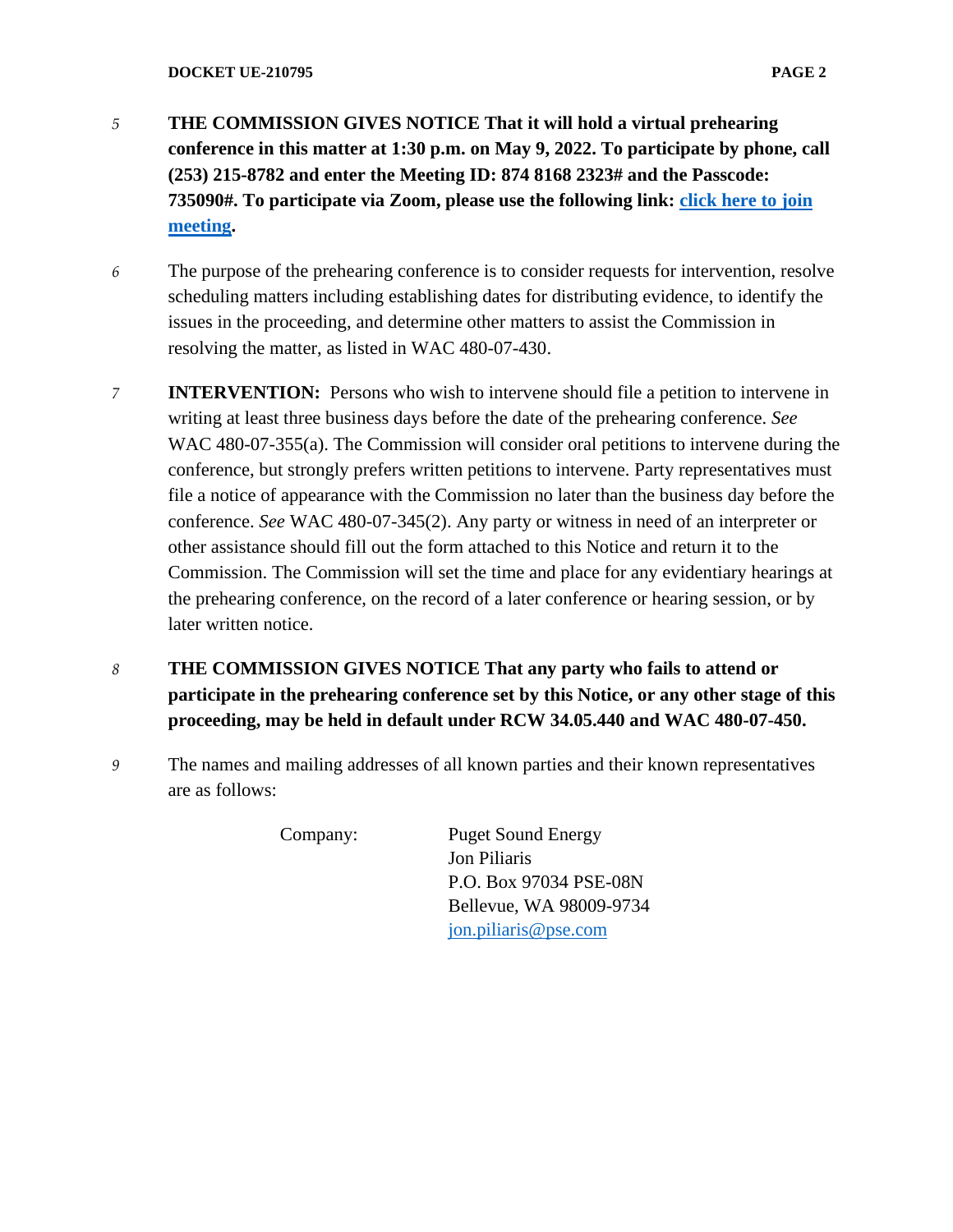| Representative:        | Donna L. Barnett                               |
|------------------------|------------------------------------------------|
|                        | <b>Sheree Strom Carson</b>                     |
|                        | 10885 N.E. Fourth Street, Suite 700            |
|                        | Bellevue, WA 98004-5579                        |
|                        | $(425)$ 635-1400                               |
|                        | dbarnett@perkinscoie.com                       |
|                        | scarson@perkinscoie.com                        |
| Commission:            | <b>Washington Utilities and Transportation</b> |
|                        | Commission                                     |
|                        | P.O. Box 47250                                 |
|                        | Olympia, WA 98504                              |
| Representative:        | Nash Callaghan                                 |
|                        | <b>Assistant Attorney General</b>              |
|                        | P.O. Box 40128                                 |
|                        | Olympia, WA 98504-0128                         |
|                        | $(360) 664 - 1187$                             |
|                        | nash.callaghan@utc.wa.gov                      |
| <b>Public Counsel:</b> | Nina M. Suetake                                |
|                        | Ann N.H. Paisner                               |
|                        | Lisa W. Gafken                                 |
|                        | <b>Assistant Attorneys General</b>             |
|                        | Washington Attorney General's Office           |
|                        | <b>Public Counsel Unit</b>                     |
|                        | 800 Fifth Avenue, Suite 2000                   |
|                        | Seattle, WA 98104-3188                         |
|                        | $(206)$ 389-2055                               |
|                        | $(206)$ 521-3211                               |
|                        | $(206)$ 464-6595                               |
|                        | Nina.Suetake@atg.wa.gov                        |
|                        | Ann.Paisner@atg.wa.gov                         |
|                        | Lisa.Gafken@atg.wa.gov                         |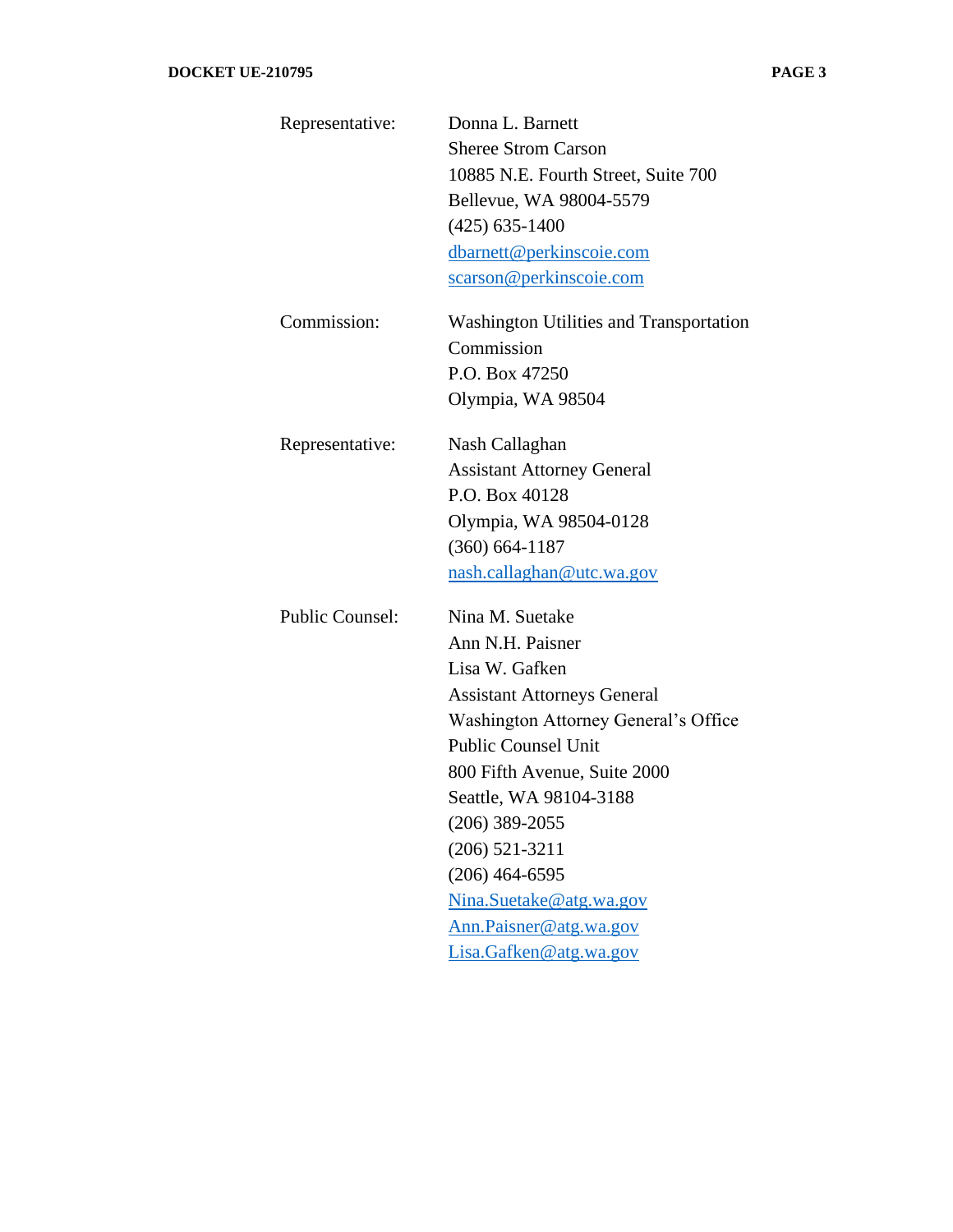- *10* The Commissioners of the Washington Utilities and Transportation Commission and Administrative Law Judge Michael Howard, from the Commission's Administrative Law Division, will preside during this proceeding.<sup>2</sup>
- *11* The Attorney General has designated Nina M. Suetake, Ann N.H. Paisner, and Lisa W. Gafken from the Public Counsel Unit of the Washington Attorney General's Office (Public Counsel) to represent the public. You may use the Commission's address, shown below, for contacting Public Counsel, or you may contact Public Counsel directly by writing or calling the address or telephone number listed below.
- *12* The Commission will give parties notice of any other procedural phase of the proceeding in writing or on the record, as appropriate during this proceeding.

DATED at Lacey, Washington, and effective April 19, 2022.

## WASHINGTON UTILITIES AND TRANSPORTATION COMMISSION

AMANDA MAXWELL Executive Director and Secretary

Inquiries may be addressed to:

Executive Director and Secretary Washington State Utilities and Transportation Commission P.O. Box 47250 Olympia, WA 98504-7250 (360) 664-1160

- or - Public Counsel Unit Office of the Attorney General 800 Fifth Avenue, Suite 2000 Seattle, WA 98104-3188 (206) 464-7744

<sup>&</sup>lt;sup>2</sup> Judge Howard can be reached at [Michael.howard@utc.wa.gov](mailto:Michael.howard@utc.wa.gov) or (360) 664-1139.